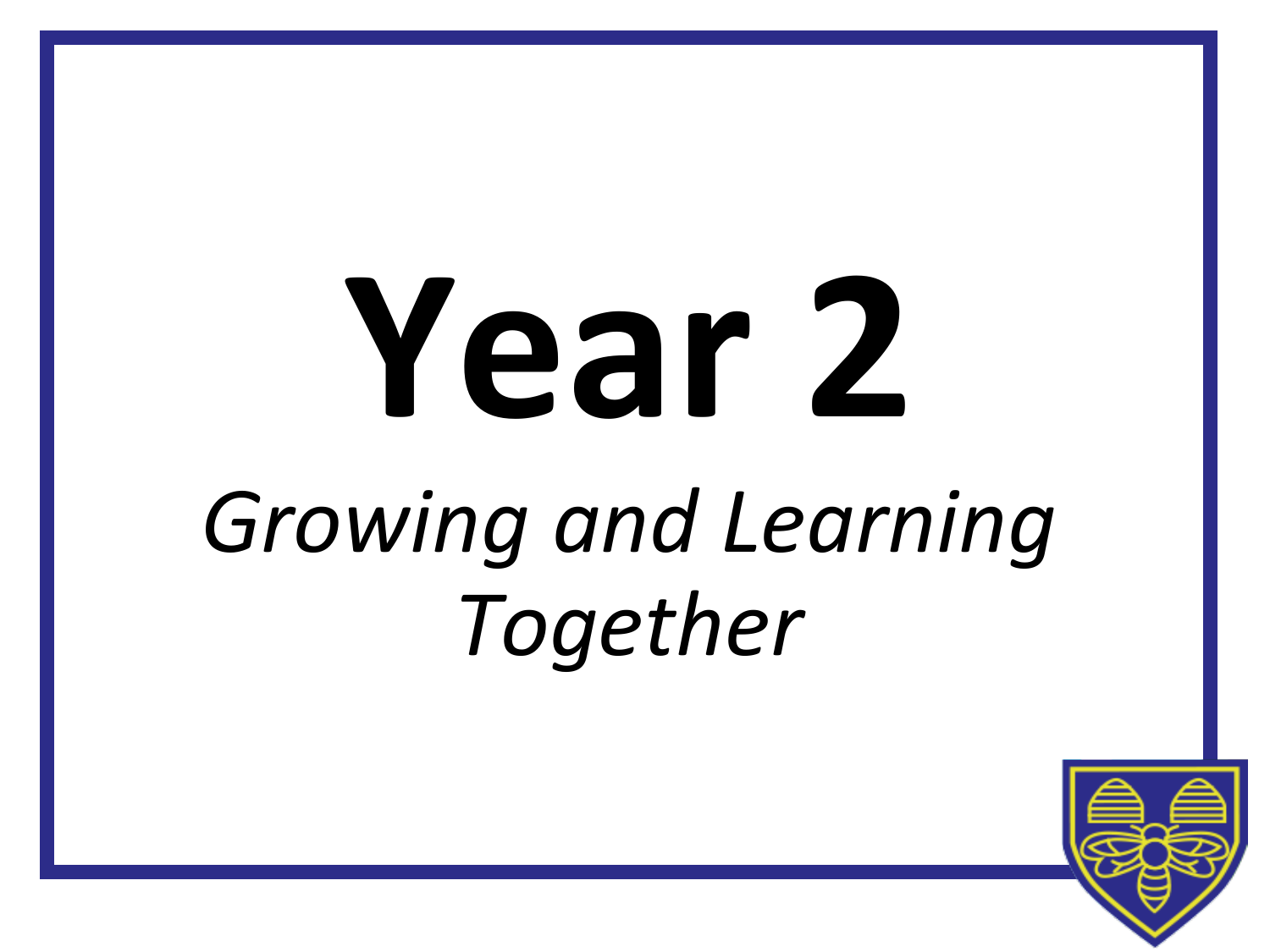### **Meet the Staff**



**Mrs Campbell Miss Breda Miss James Mrs Bromley** 





### **PPA cover (Thursdays)**

- Coach Richard (Sports specialist)
- Mrs Burcombe (Music specialist)

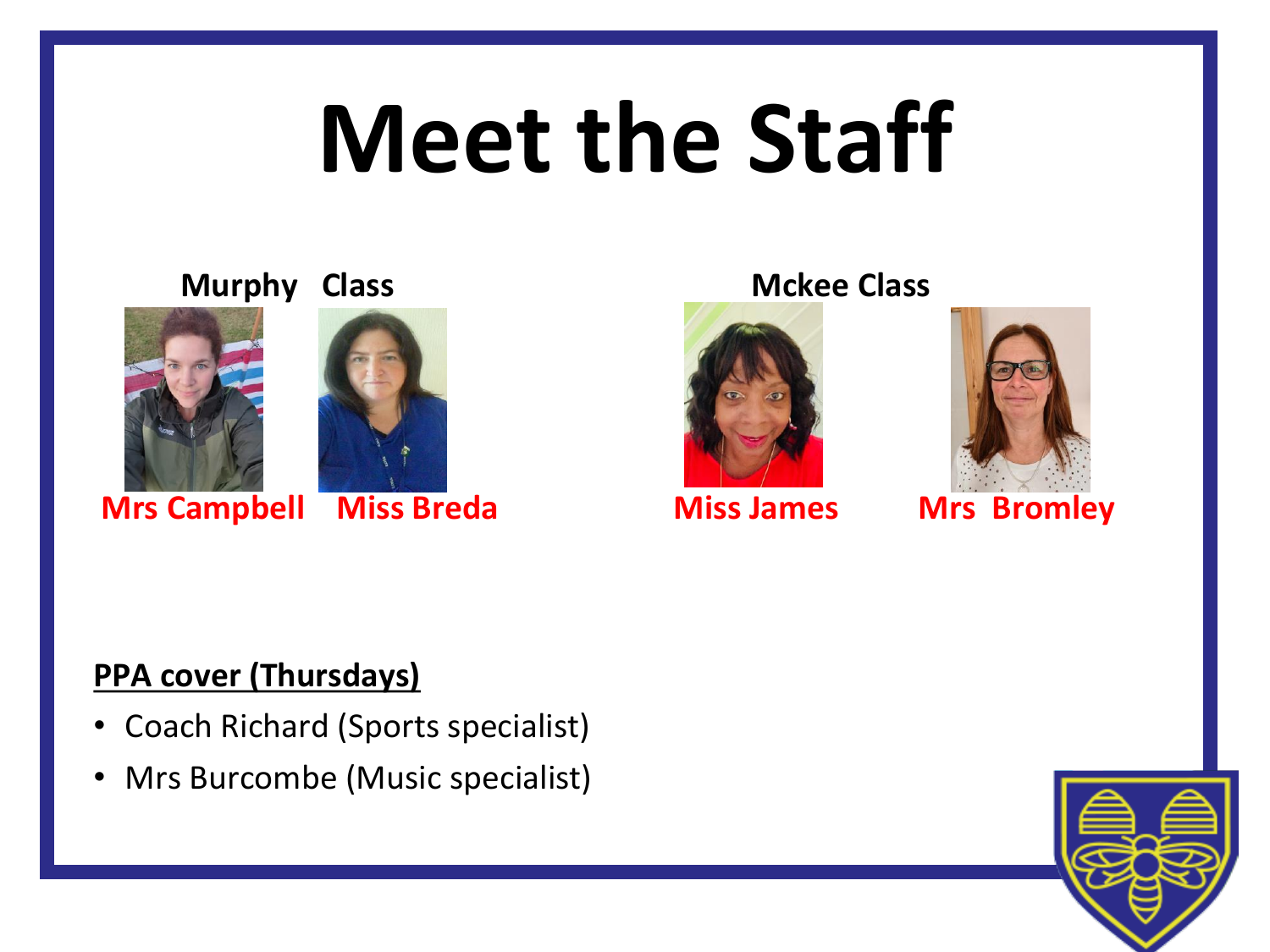## **Daily Routines**

- Year 2 begin their day at 8.45am. Please ensure that your child enters through the double gates.
- End of day  $-$  2.45pm. Please collect promptly from the drop off area by the double gates.
- Break Time 10.30am 10.45 am. Children have free fruit in class.
- Lunch Time  $-12.00$ pm  $-12.45$ pm

### **Please ensure all children have a NAMED water bottle in school.**

### **PE days**

- Thursdays-Coach Richard (Mckee Class) After Half Term-Murphy Class
- Tuesdays with Miss James and Mrs Campbell

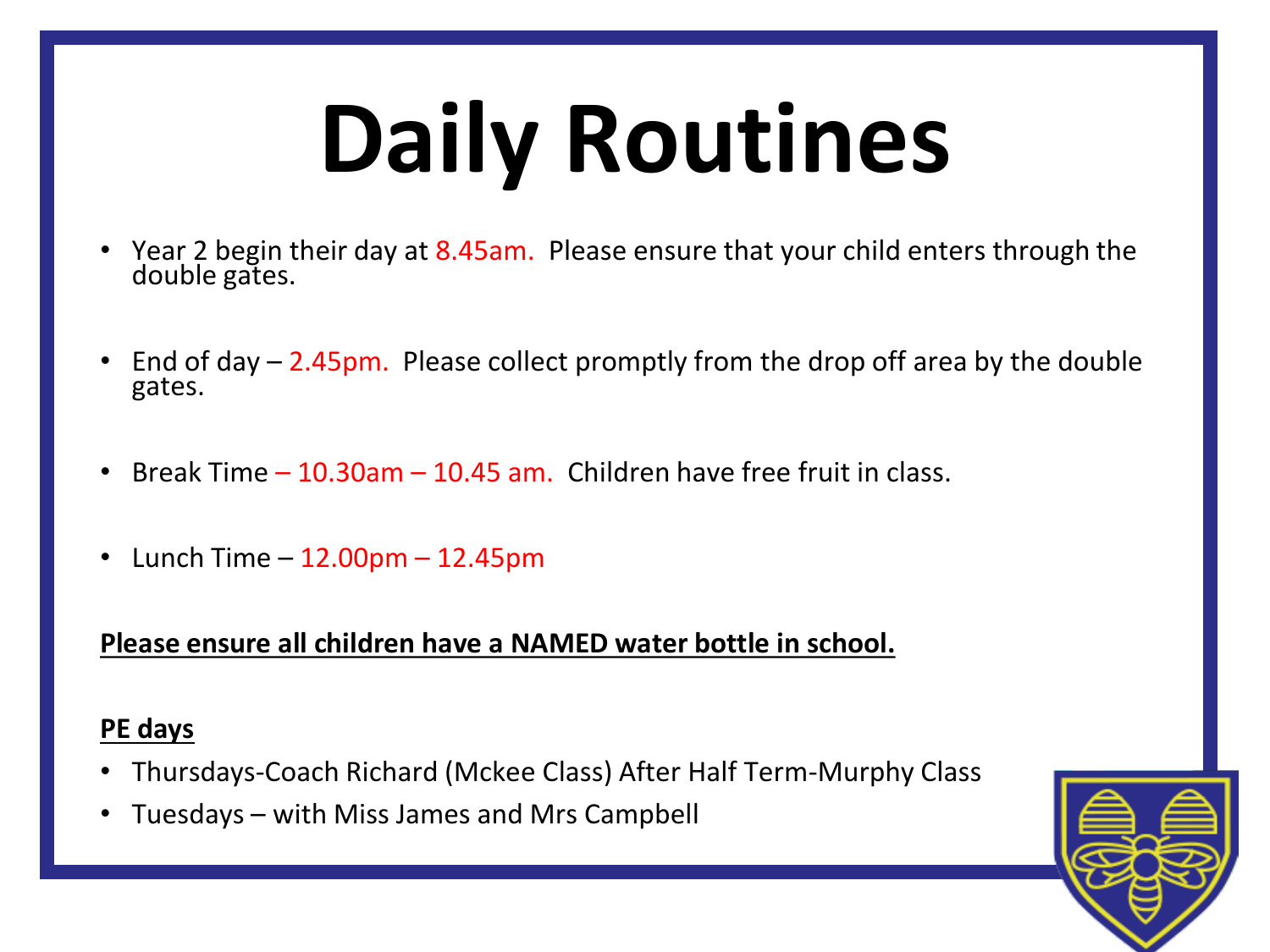### **Uniform**

All our children are expected to wear the school uniform, as listed below:

- Navy blue sweatshirt or cardigan, with school logo
- Light blue polo shirt, with school logo
- Grey trousers or knee-length shorts (not sports shorts)
- Navy blue skirt
- Navy blue pinafore dress
- Navy blue gingham summer dress
- Black, grey or white plain socks
- Navy tights, woollen style only
- Sensible, supportive black shoes (not trainers)

#### **PE kit:**

- Navy blue sweatshirt or cardigan, with school logo
- Light blue polo shirt, with school logo
- Plain **navy** blue jogging bottoms or sports shorts (not grey and **no leggings**)
- Trainers (dark and as plain as possible, no fluorescent colours)

Jewellery is not part of the school uniform and we strongly discourage the wearing of jewellery, including earrings, ear studs and any kind of nail accessory. Children may wear a simple wrist-watch, but not a smart watch (eg. Apple Watch), Fitbit or other similar devices. Discrete headbands and hair accessories are acceptable, in the school colour of blue.

#### **PLEASE ENSURE ALL UNIFORM IS NAMED**

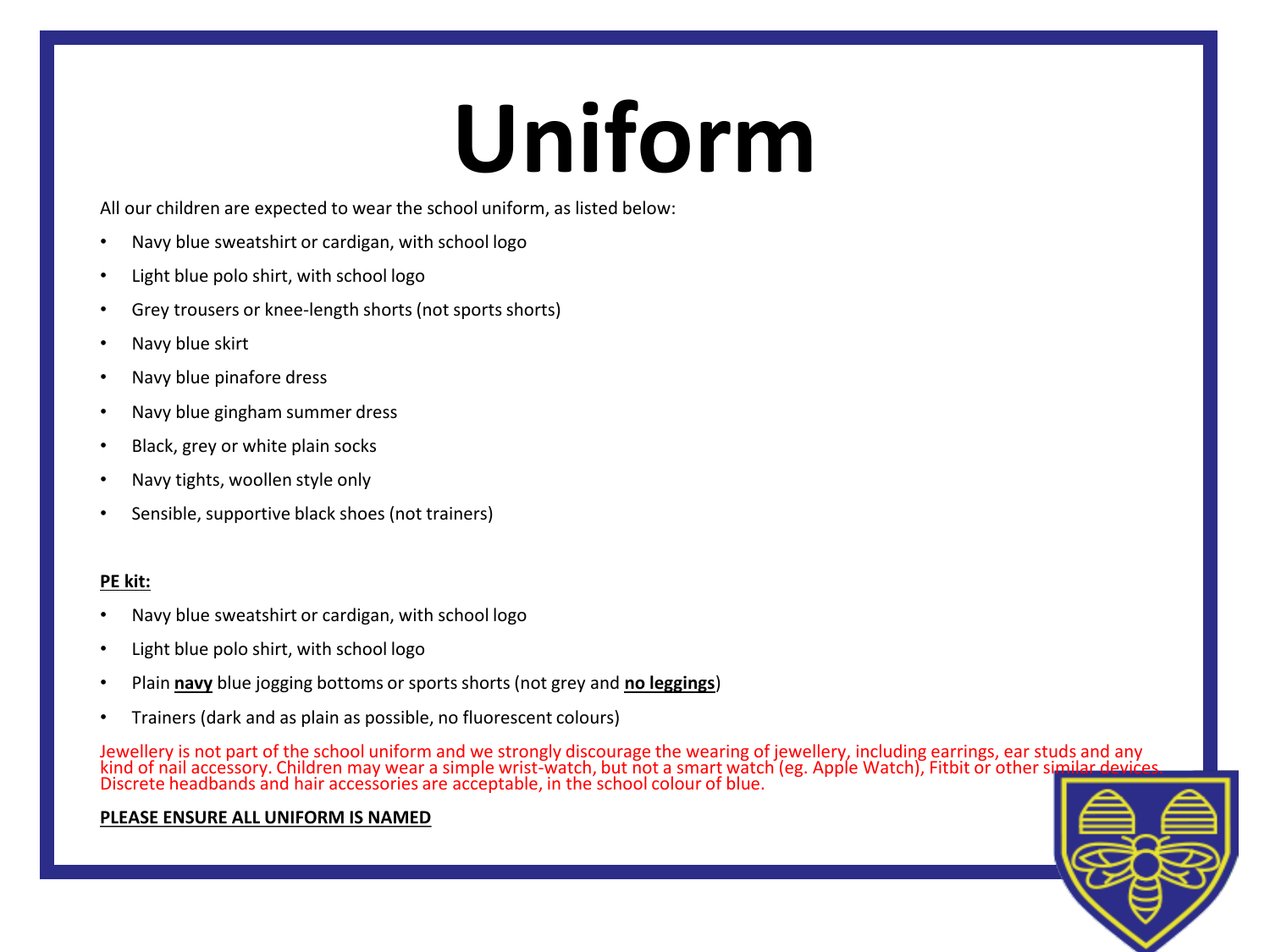### **Aims of the National Curriculum in English**

The aim for English in the national curriculum is to promote high standards of language and literacy by equipping pupils with a strong command of the spoken and written word, and to develop their love of literature through widespread reading for enjoyment. The national curriculum for English aims to ensure that all pupils:

- read easily, fluently and with good understanding
- develop the habit of reading widely and often, for both pleasure and information
- acquire a wide vocabulary, an understanding of grammar and knowledge of linguistic conventions for reading, writing and spoken language
- appreciate our rich and varied literary heritage
- write clearly, accurately and coherently, adapting their language and style in and for a range of contexts, purposes and audiences
- use discussion in order to learn; they should be able to elaborate and explain clearly their understanding and ideas
- are competent in the arts of speaking and listening, making formal presentations, demonstrating to others and participating in debate.

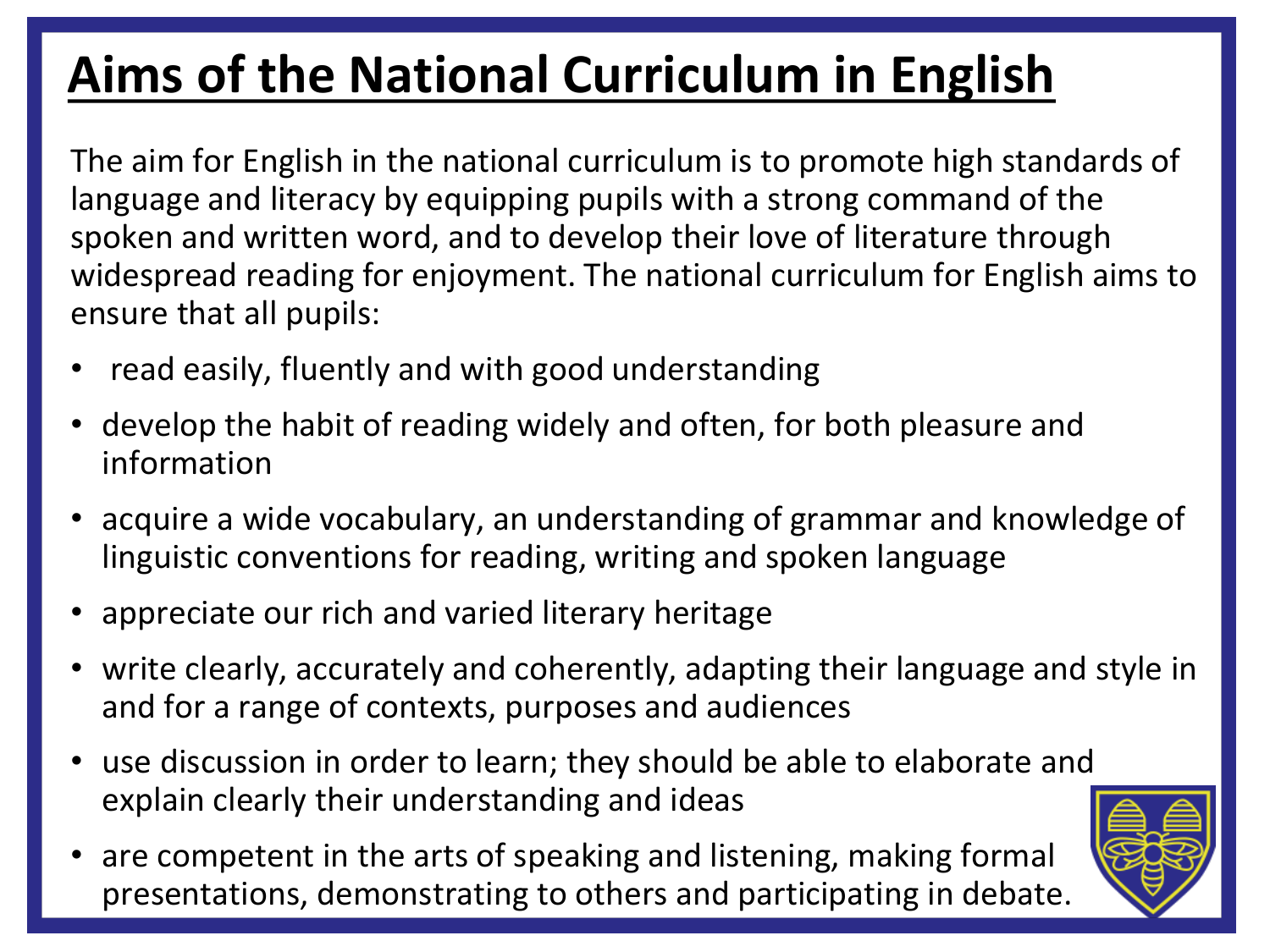### **Aims of the National Curriculum in Mathematics**

The national curriculum for mathematics aims to ensure that all pupils:

- become fluent in the fundamentals of mathematics, including through varied and frequent practice with increasingly complex problems over time, so that pupils develop conceptual understanding and the ability to recall and apply knowledge rapidly and accurately.
- reason mathematically by following a line of enquiry, conjecturing relationships and generalisations, and developing an argument, justification or proof using mathematical language
- can solve problems by applying their mathematics to a variety of routine and non-routine problems with increasing sophistication, including breaking down problems into a series of simpler steps and persevering in seeking solutions.

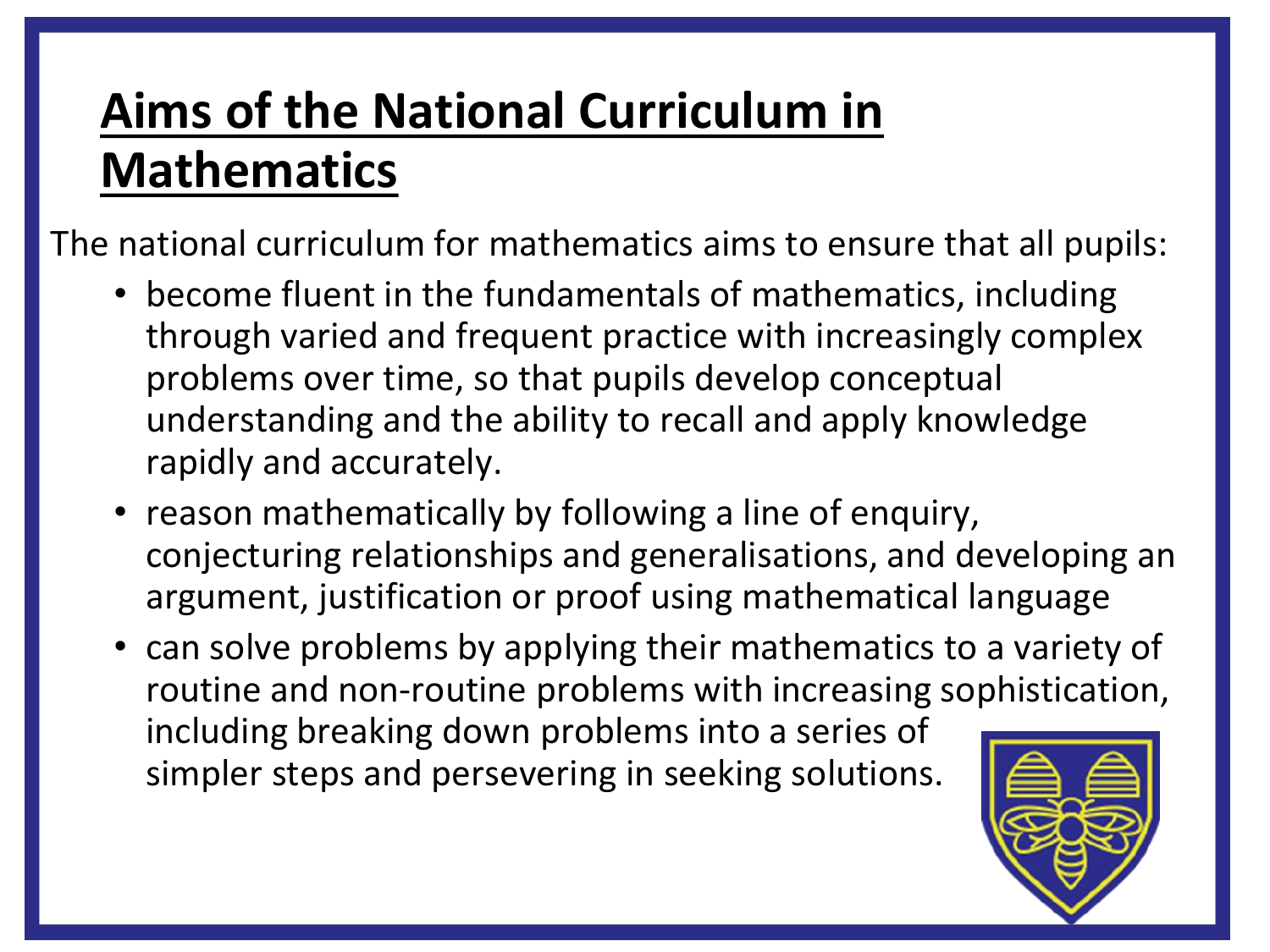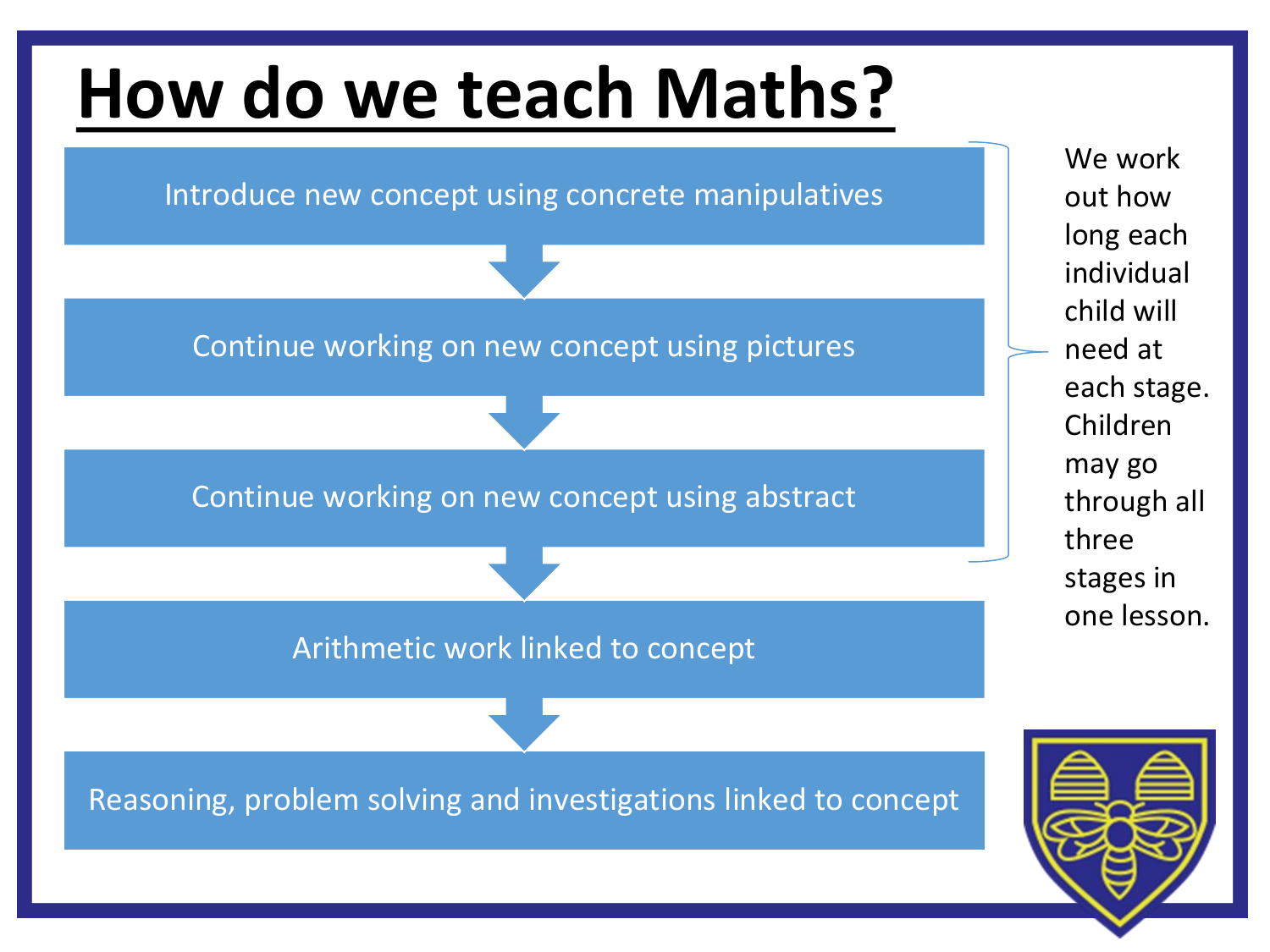## **Maths This Term**

We will be focusing on :

**Place value –** Can we read and write numbers up to 50? Do we know what the value of each digit is? Do we know what 'greater than' and 'less than' mean?

**Addition and subtraction –** Can we add and subtract within 50?

**Reasoning problems –** Can the children explain their answers in words. Proving/disproving statements linked to place value and addition/subtraction. Providing examples for 'True or False' statements.

**Rapid Recall-** Once a week, the children will complete a 3-minute quick worksheet on number facts. If they get all answers correct, then they will move up to the next level. If there are any errors, parents will need to practise at home and then the child will repeat the same worksheet until all answers are correct. All sheets will be sent home (for you to keep and/or practise).

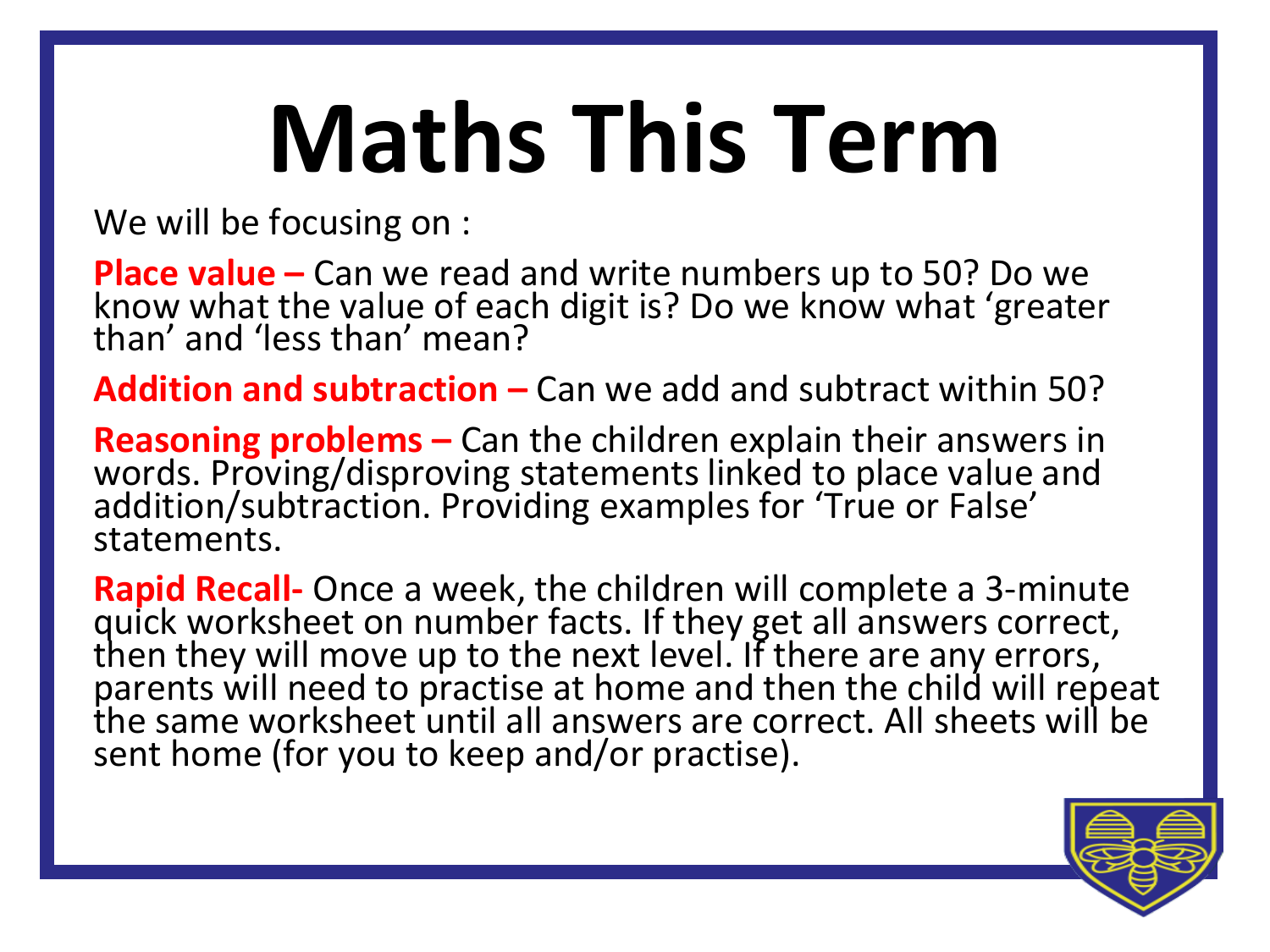## **English This Term**

### English

We are finding out about our class authors **David Mckee and Jill Murphy** and will be writing facts about them.

We will be using their books as a basis for our English, focusing on using punctuation, conjunctions and using phonetically plausible spellings in their writing. We will also be focusing on adjectives and using new vocabulary in our writing.

We will also be focusing on the children being able to read their own writing to ensure that it makes sense and they will edit their writing to improve the overall quality of it.

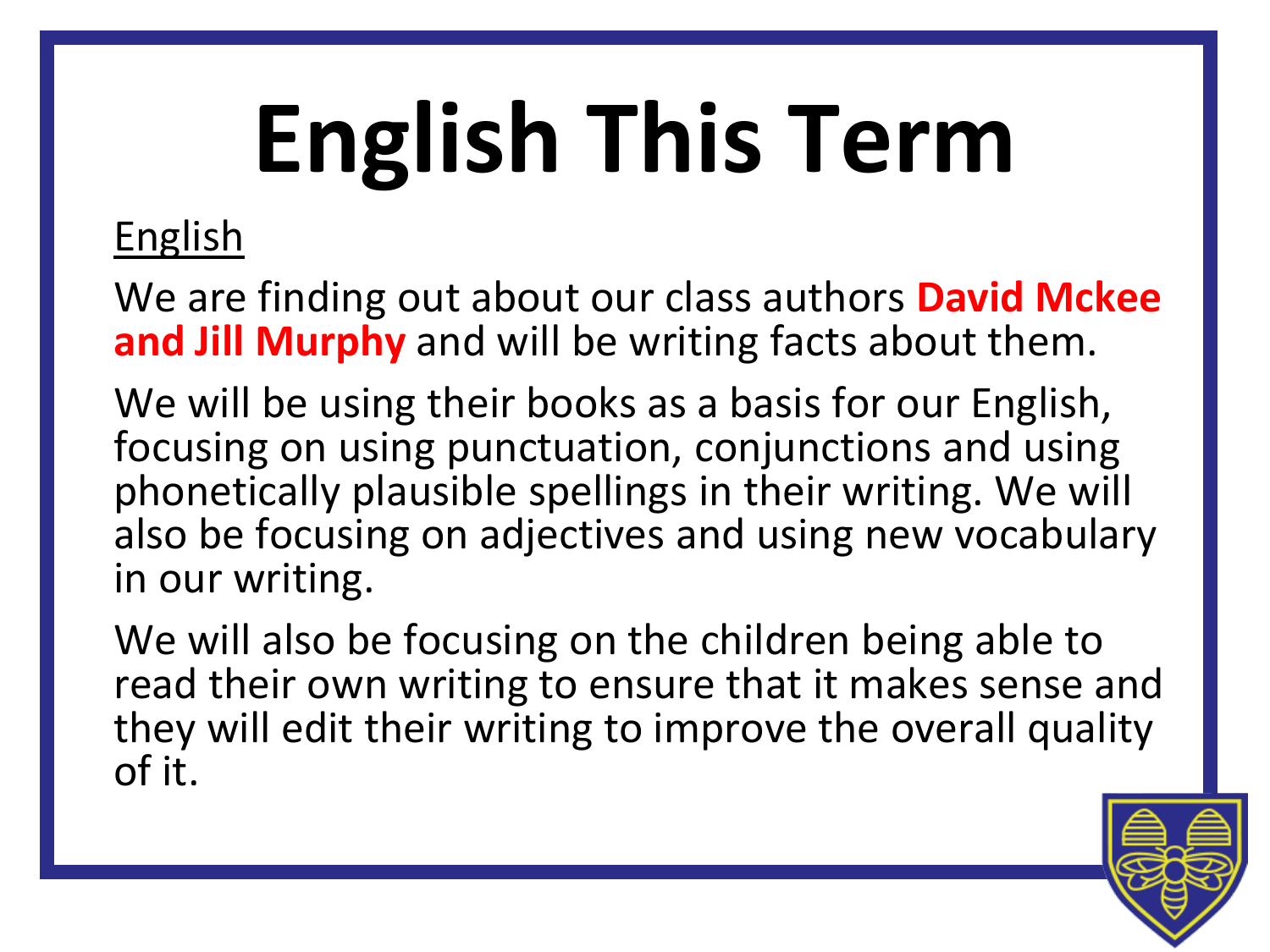## **Reading**

- All children must read every day for at least **10 minutes.**
- The children will be given 3 books on a Monday. Please return them on Friday.
- Instead of completing a reading diary like previous years, an electronic version is set up on Google Classroom.
- You (or your child) should be filling this in on a daily basis with a comment about their reading.
- At the weekend, please share a book from home with your child, focus on asking questions about the text.

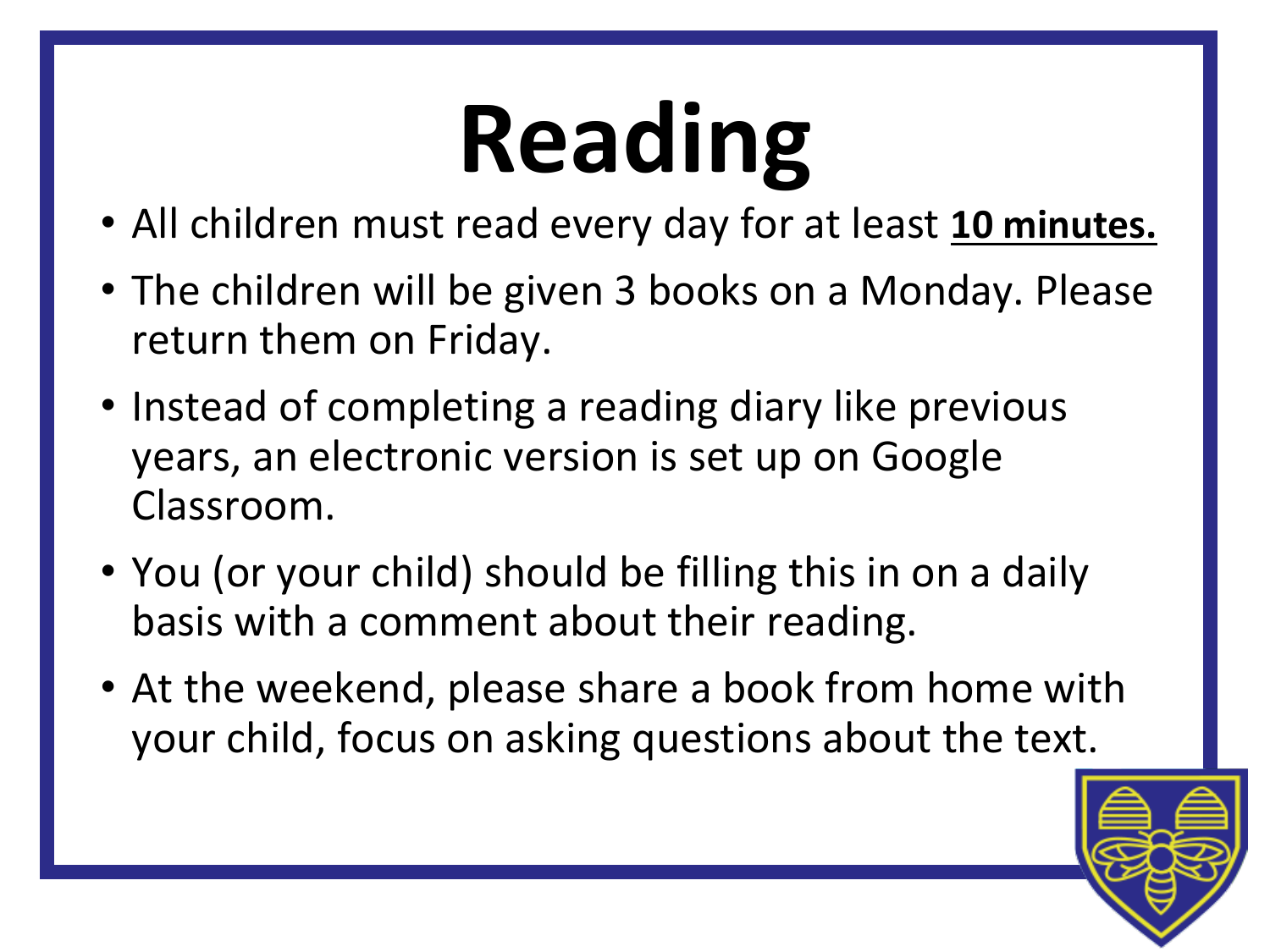### RED TED

Red Ted means, 'Read Every Day, Talk Every Day.

Once children fill out their electronic reading diary, with a parent signature, and reach 15, a prize will be awarded.

| <b>Entry number</b> | <b>Prize</b>                                                                    |
|---------------------|---------------------------------------------------------------------------------|
| <b>15 entries</b>   | A bronze certificate                                                            |
| <b>30 entries</b>   | A Monks Orchard book mark                                                       |
| <b>45 entries</b>   | A silver certificate                                                            |
| 60 entries          | A RED TED pencil                                                                |
| <b>75 entries</b>   | A gold certificate                                                              |
| 90 entries          | A Red Ted teddy bear and an invitation to a<br>Teddy Bear's picnic on the field |

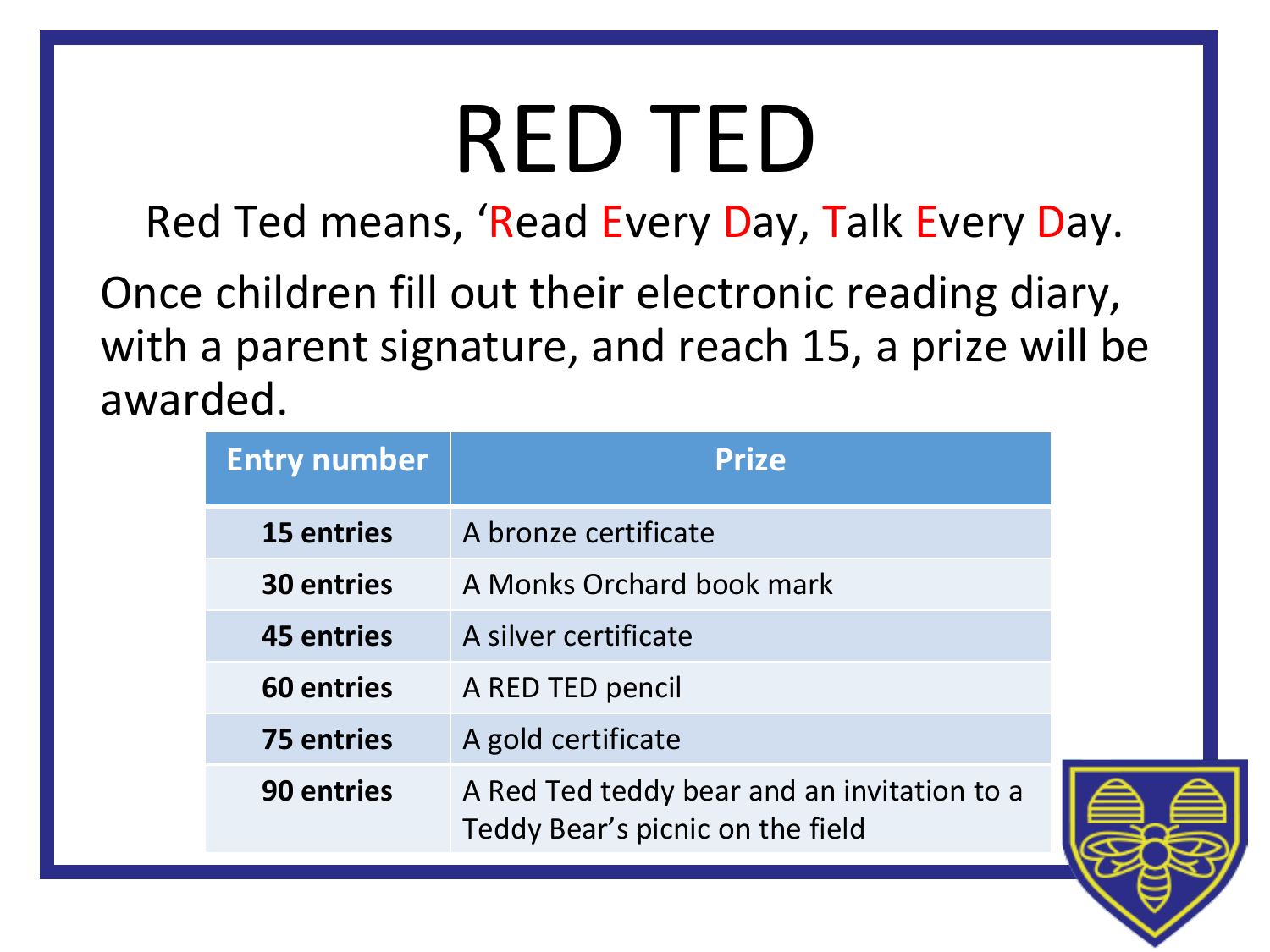

### **Topics Covered in Year**

**2**

| <b>Curriculum</b>                                                                               | <b>Science</b>                                                                                                                                                                                                                                                                            | <b>RE</b>                                                                | <b>Computing</b>                                                                                                                                                                                                                                                                                                                                                                                                     |
|-------------------------------------------------------------------------------------------------|-------------------------------------------------------------------------------------------------------------------------------------------------------------------------------------------------------------------------------------------------------------------------------------------|--------------------------------------------------------------------------|----------------------------------------------------------------------------------------------------------------------------------------------------------------------------------------------------------------------------------------------------------------------------------------------------------------------------------------------------------------------------------------------------------------------|
| Class authors-<br>$\bullet$<br>David Mckee and<br><b>Jill Murphy</b><br>My habitat<br>$\bullet$ | Living things and<br>$\bullet$<br>their habitats<br>Adaptation<br>$\bullet$<br>Food chains<br>$\bullet$<br>Plants<br>$\bullet$<br>Animals including<br>$\bullet$<br><b>Humans</b><br>Uses of Everyday<br>$\bullet$<br><b>Materials</b><br>We will also be<br>working<br>scientifically by | Christianity<br>$\bullet$<br>Hinduism<br>$\bullet$<br>Islam<br>$\bullet$ | Digital Citizenship<br>$\bullet$<br>Code-tastic<br>$\bullet$<br>Identify errors in<br>$\bullet$<br>logarithms<br><b>Digital Citizens</b><br>$\bullet$<br>Device-Free<br>$\bullet$<br><b>Moments</b><br>That's Private<br>$\bullet$<br><b>Digital Trails</b><br>$\bullet$<br>Let's Give credit<br>$\bullet$<br><b>Photo Editors</b><br>$\bullet$<br><b>Young Authors</b><br>$\bullet$<br>You've Got mail<br>$\bullet$ |
|                                                                                                 | doing<br>experiments.                                                                                                                                                                                                                                                                     |                                                                          |                                                                                                                                                                                                                                                                                                                                                                                                                      |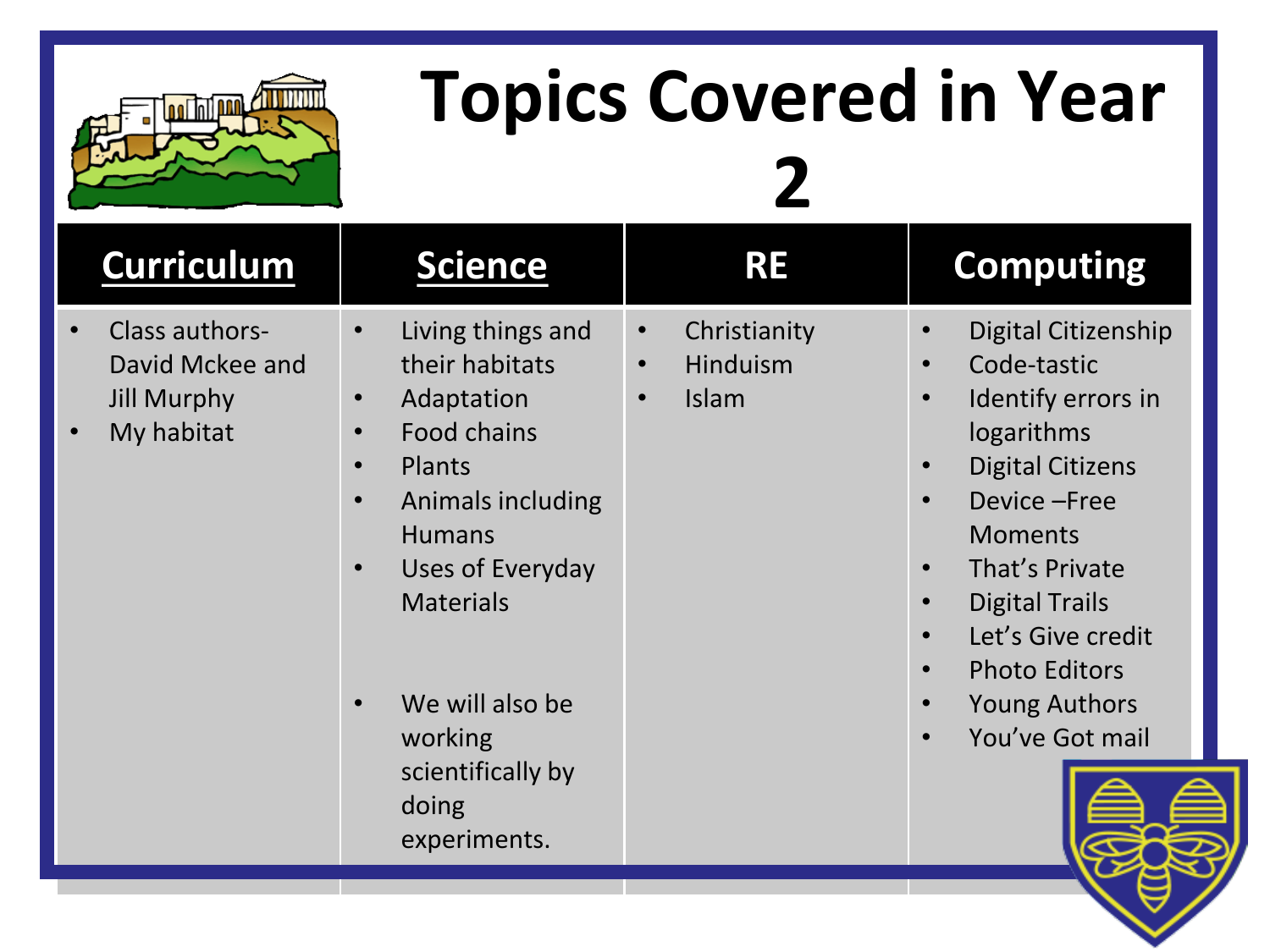## **Behaviour Expectations**

We are extremely pleased with Year 2's behaviour and how well they have settled in. They have shown great resilience.

We will be following the whole school, 'Green Card' behaviour system.

| <b>Green Card</b>                                         | Great! You are on track. Dojo awarded at the<br>end of the lesson.                           |  |
|-----------------------------------------------------------|----------------------------------------------------------------------------------------------|--|
| <b>Yellow Card</b>                                        | Oh no! You are not making the wrong choices.<br>This is a warning card.                      |  |
| <b>Red Card</b>                                           | You have continued to make the wrong choices.<br>Time out on the reflection table is needed. |  |
| Childron will have the ennertunity to get hack onto green |                                                                                              |  |

**Children will have the opportunity to get back onto green when on a yellow card, if they make the right choices.**

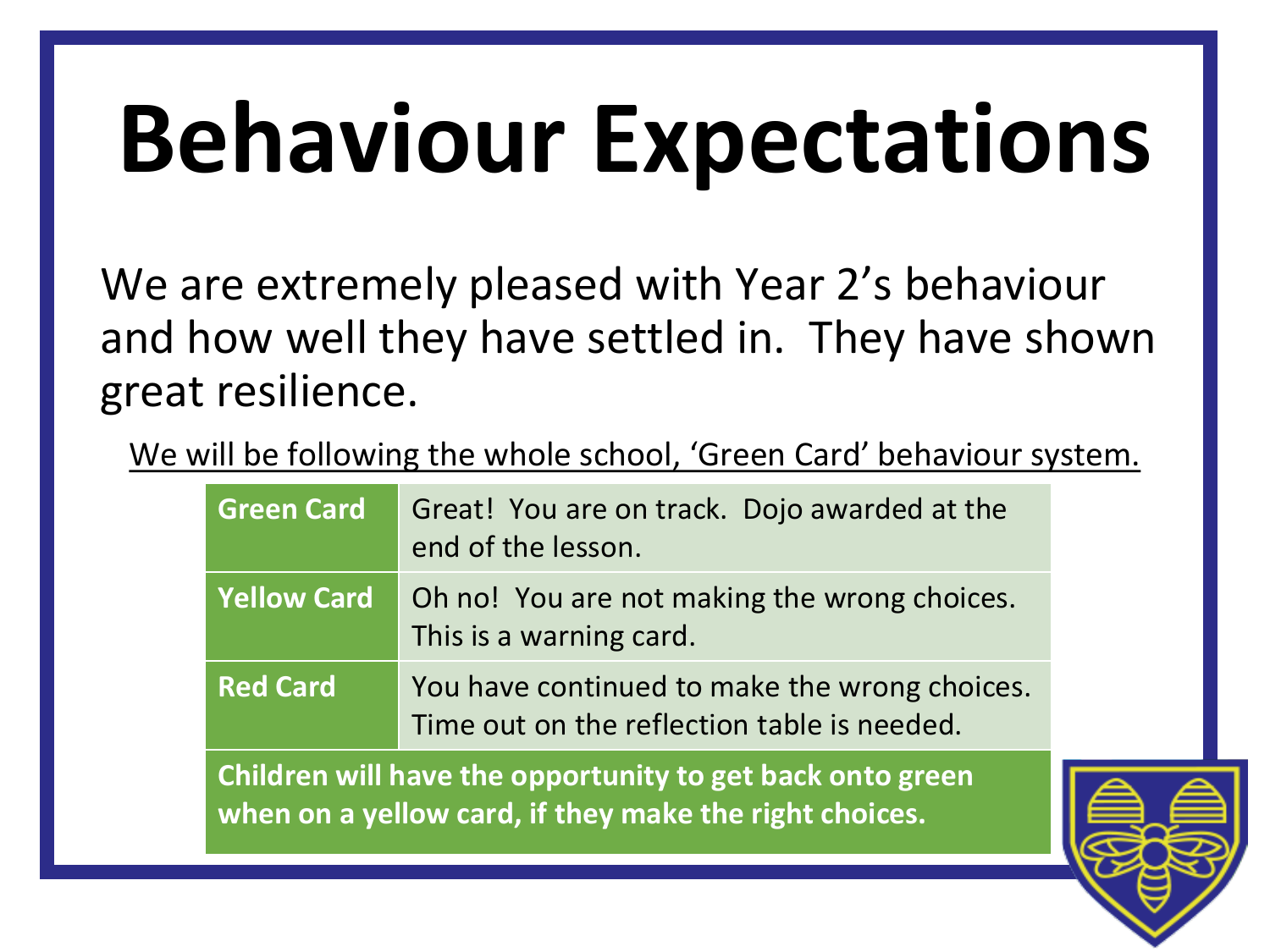# **Class Dojo's**

- Due to GDPR guidelines, we can only set your child up on Dojo's with your written permission.
- Children brought home a letter at the beginning of term.
- Once we have written permission we will set up the Dojo system for this year.
- Dojo's will track homework, reading records and good work and behaviour.
- Class Dojo is the best way for us to communicate with you at the moment so please make sure you are signed up.
- Please let us know if you are having any trouble with this and we can support.

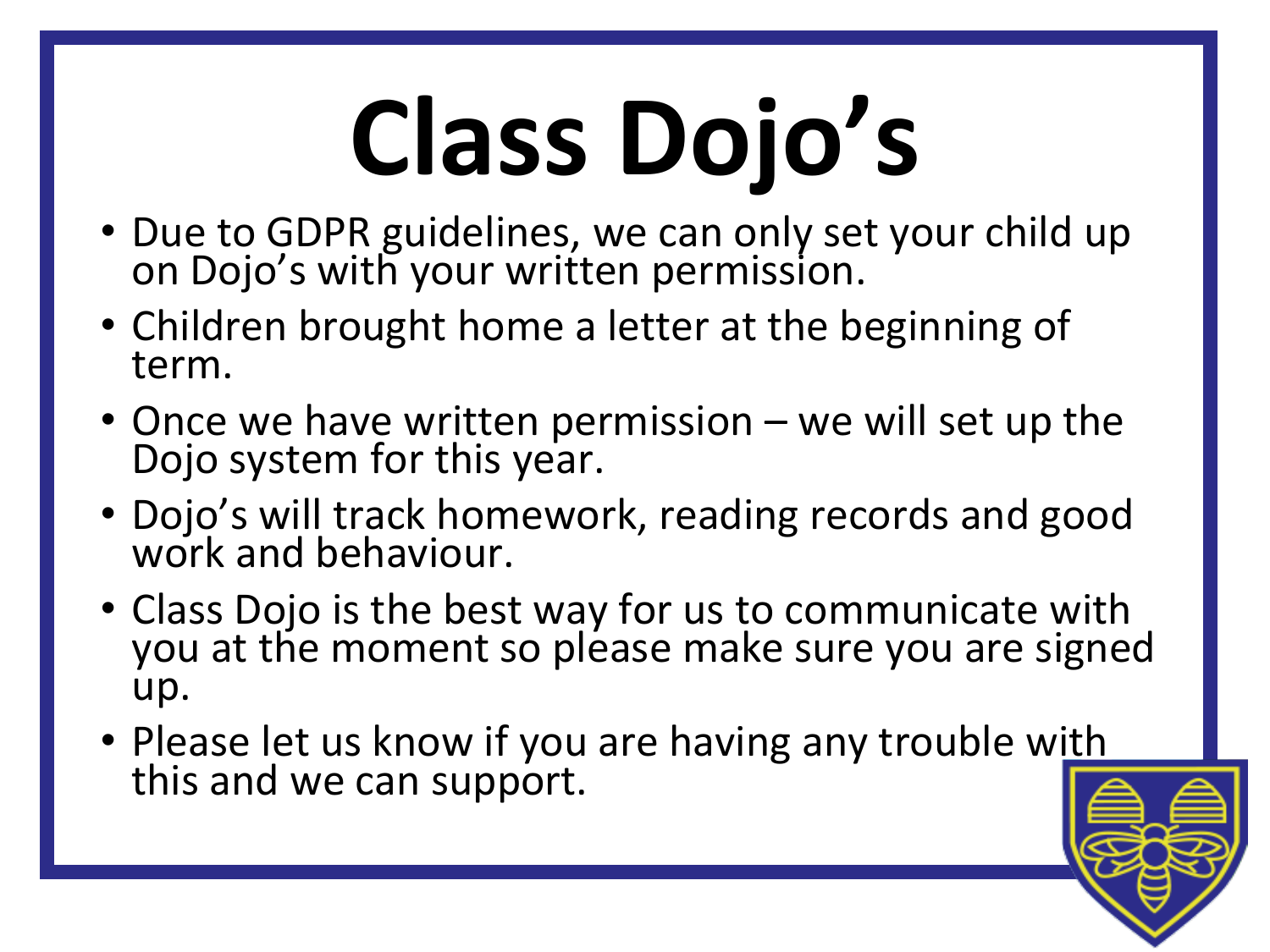## **Homework Expectations**

All children will have a login to access **Google Classroom** Please get in touch with your child's class teacher if you do not have one.

- Homework and spellings will be set on a Friday via Google Classroom.
- Homework should be completed by the following Wednesday.
- Every week we will send home your child's Rapid Recall sheets that they have completed in class. Please work on the errors that your child has made (but this is for you to keep at home).
- Children will occasionally have a project or homework linked to their topic (we will keep you updated on when this will begin).

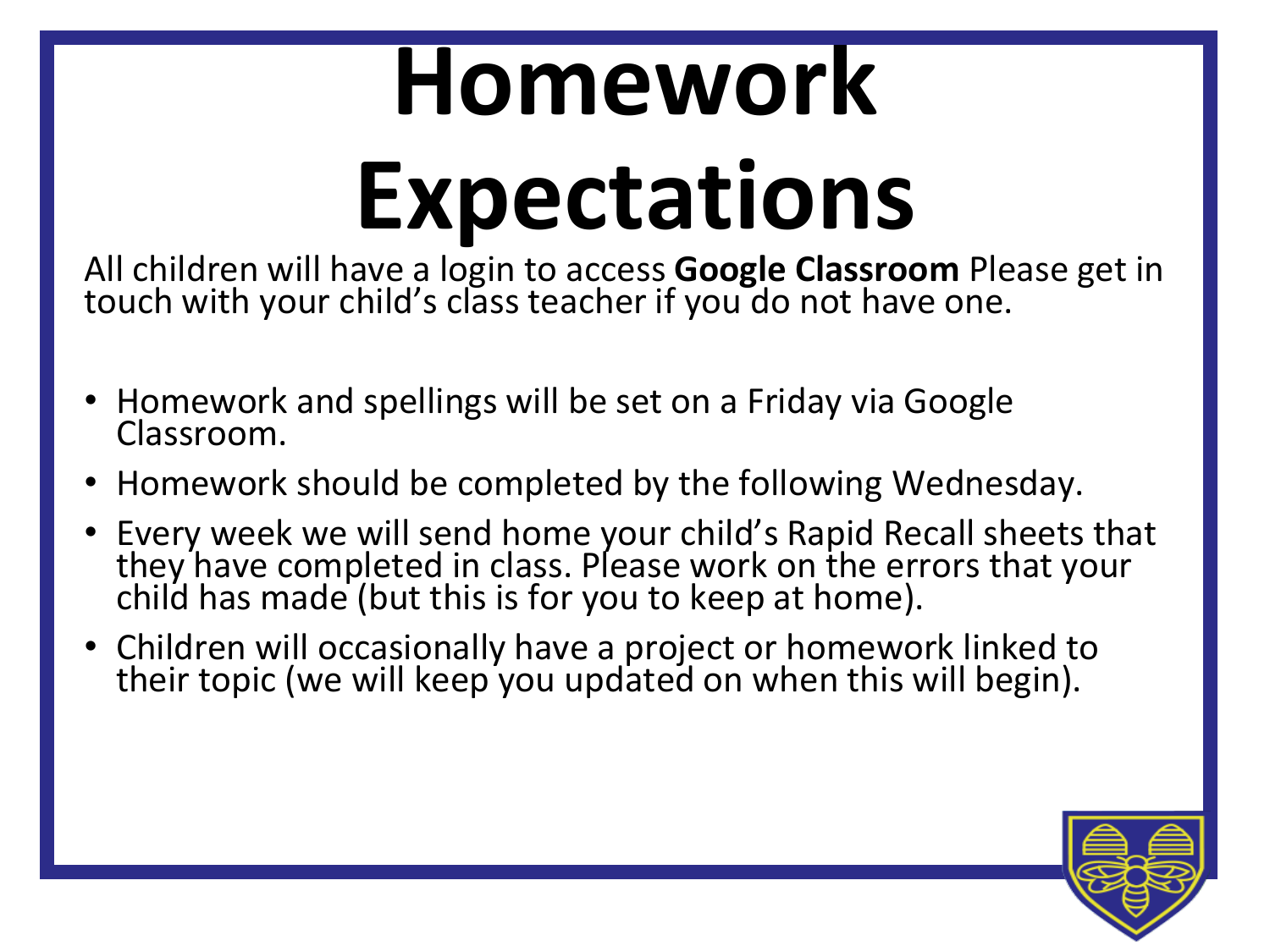# **Spellings**

- Children will be given spellings to learn over the week.
- These are taken from the statutory Year 2 word list and also from the high frequency words for year 2. Sometimes we will send home words that they find tricky to spell in class.
- They are expected to write each spelling out 5 times and practise them. They will include these words in sentences in weekly spellings test.
- **Spelling Test: Fridays**

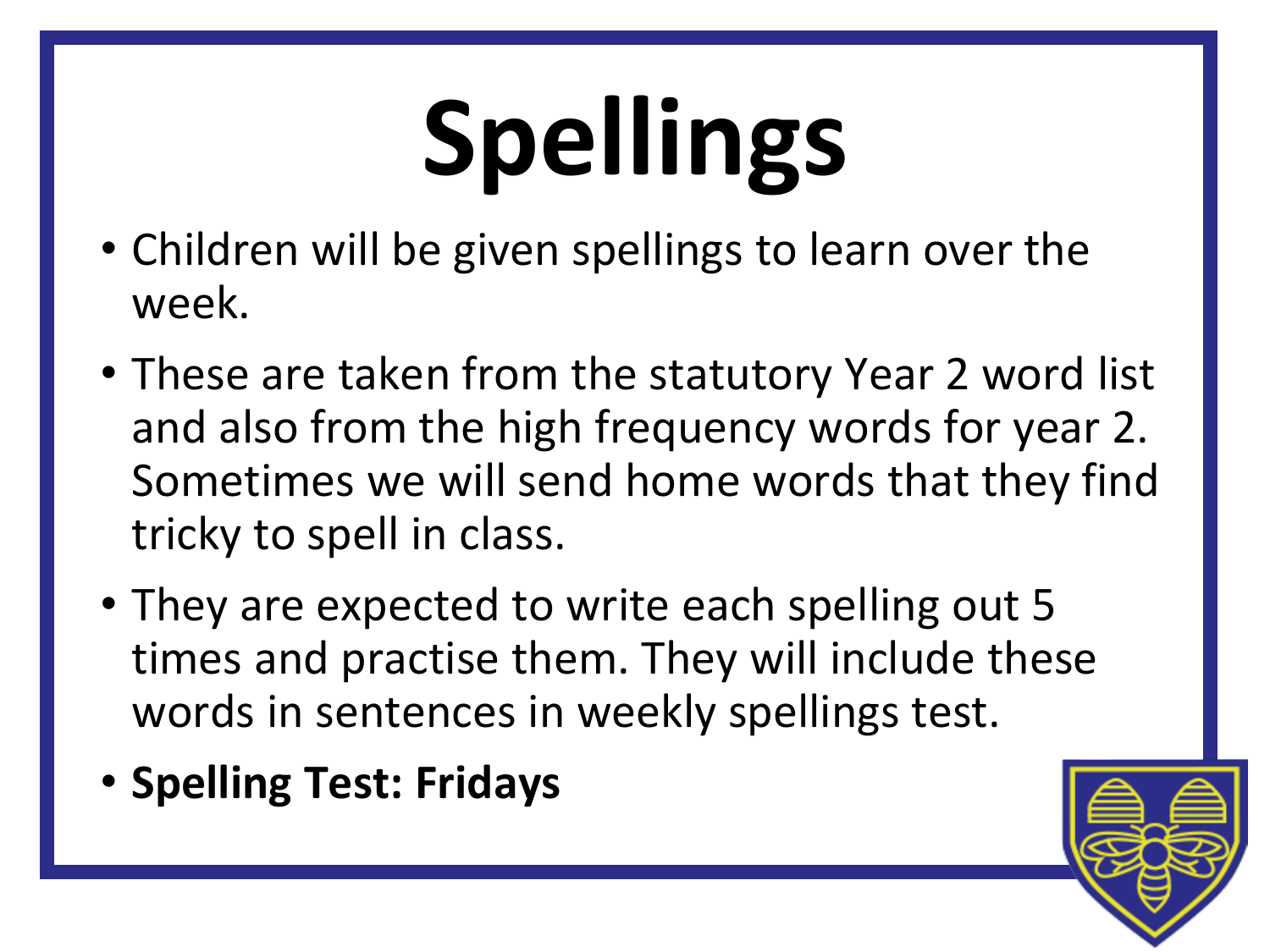## **Assessment**

- **Reading** a combination of teacher assessment, through shared reading and testing.
- **Writing** through teacher assessment, in line with the national curriculum. This will be a combination of unaided writing and writing that has had adult support.
- **Maths –** through teacher assessment and testing.



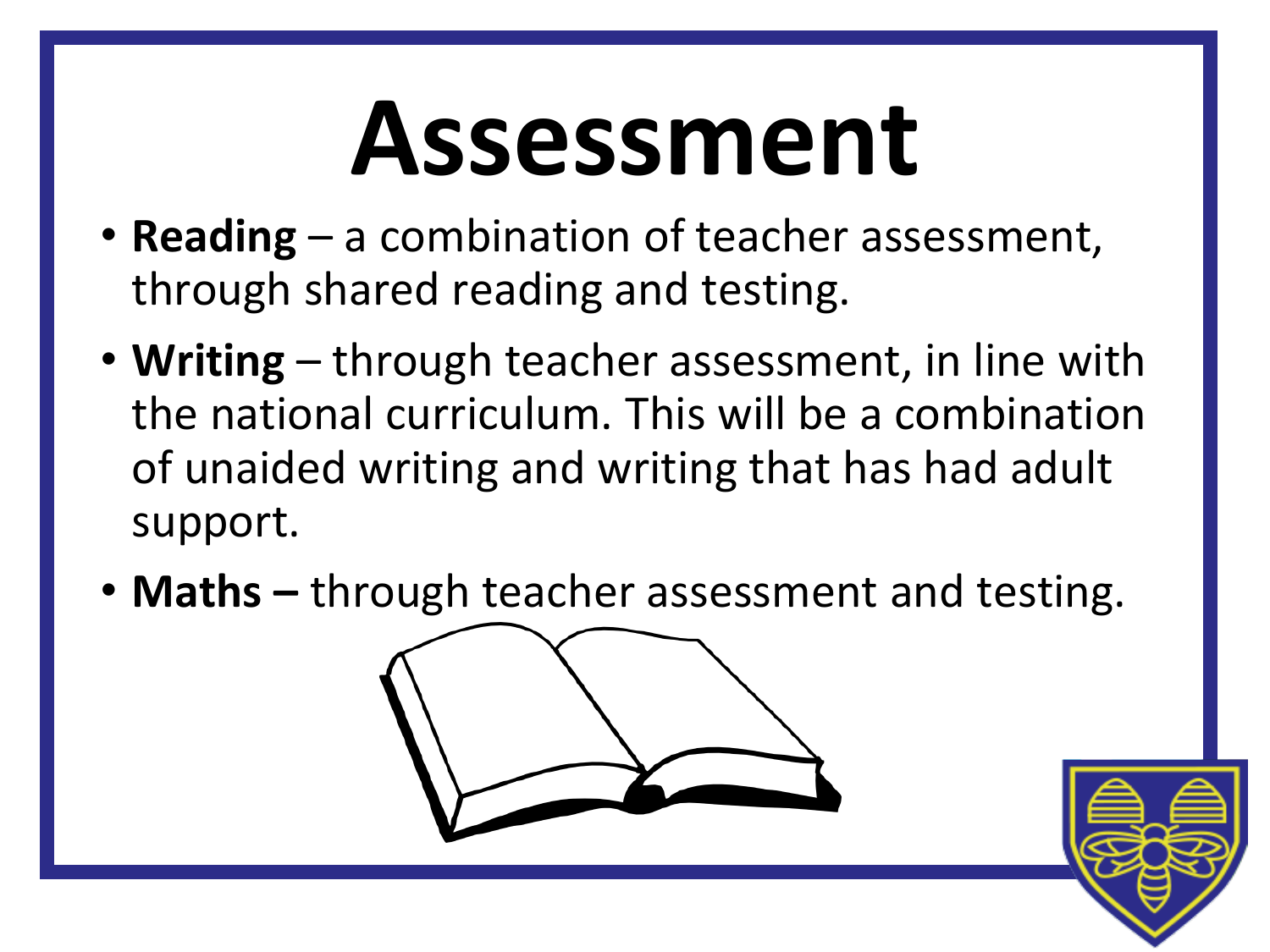### **How can you help your child?**

- Read with your child. Try to ask questions like 'How do you know?' 'What do you think?' to encourage them to look for evidence in the text or make predictions
- Whilst at home, you could practise speaking in full sentences. You could even extend their vocabulary be asking them to add more detail by using adjectives! This will have a huge impact on their writing.
- You could help your child learn their number bonds to 20 (eg. 19+1= 20, 16+4=20, 12+8=20 and so on)
- Use [www.topmarks.co.uk](http://www.topmarks.co.uk/) for good maths games.

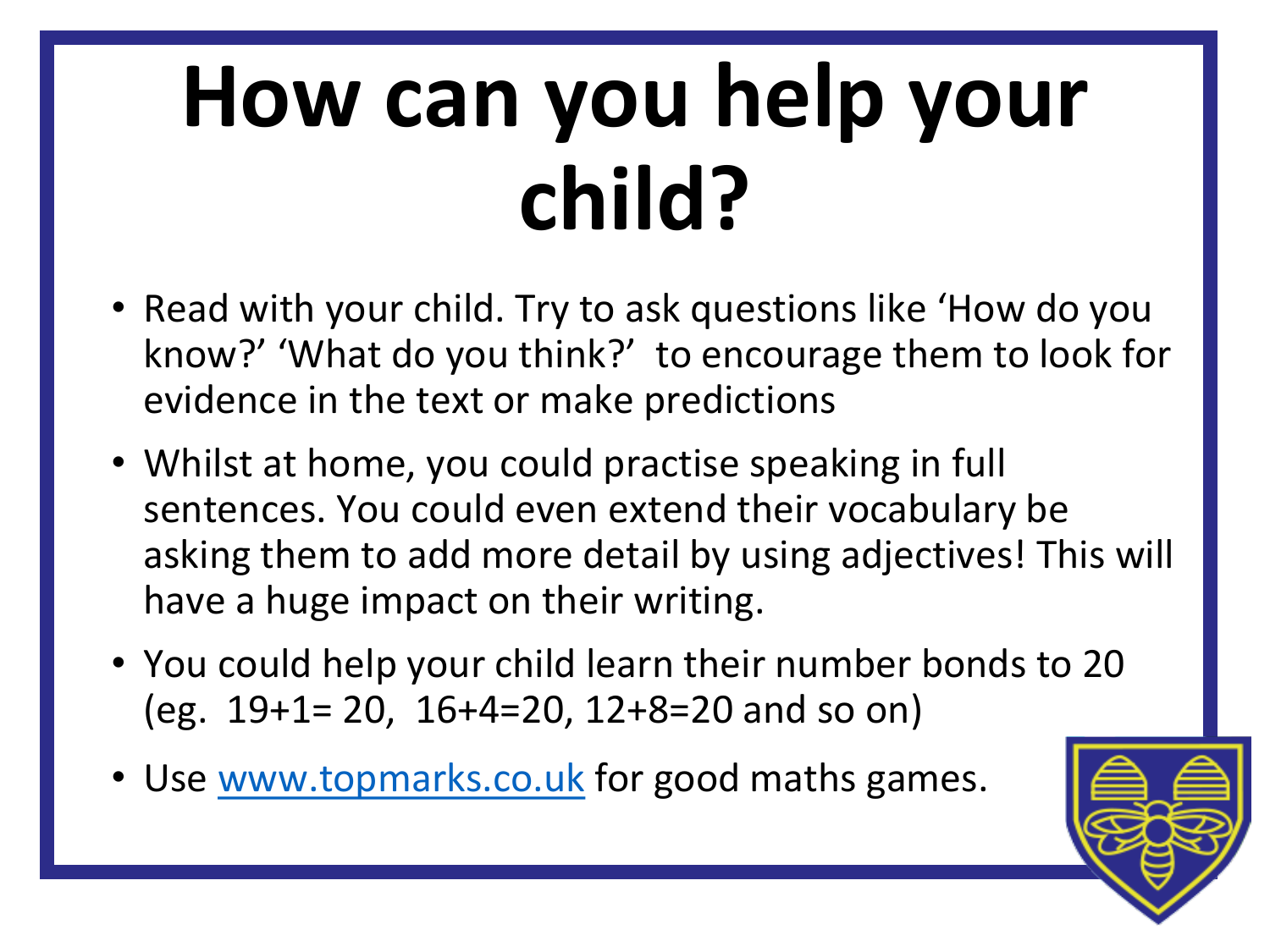### **Digital Citizenship (E-Safety)**

- Please do monitor your child's use of the Internet– are they using sites that are not really age appropriate?
- Do you know what they are watching and who they are 'talking' to?
- We will be covering E-Safety (now called Digital Citizenship) in Computing.